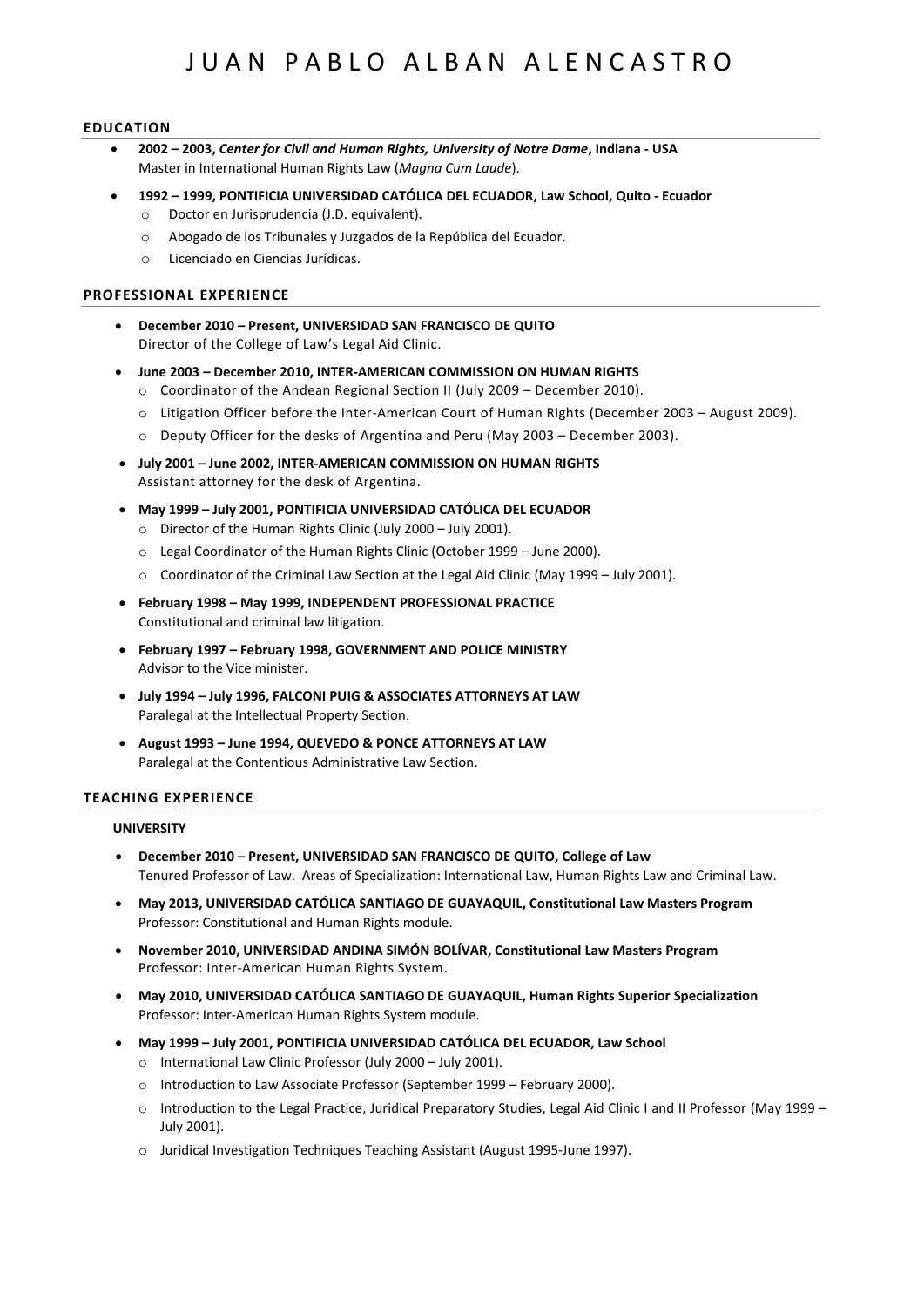#### **SEMINARS, FORUMS, WORKSHOPS AND COURSES**

- **August 2013:** Teacher, "Course on strategic litigation before domestic courts and international bodies for international crimes", Programa Andino de Derechos Humanos PADH (Universidad Andina Simón Bolívar), Office of the United Nations High Commissioner for Human Rights OHCHR, and Fundación Regional de Asesoría en Derechos Humanos INREDH, Quito – Ecuador.
- **July 2013:** Instructor, "Workshop on strategic litigation in asylum cases, for civil society organizations", Norwegian Council for Refugees, Quito – Ecuador.
- **June 2013:** Speaker, "Workshop on justiciability international standards for crimes against human rights", Ecuadorian National Council of the Judiciary, Azuay's Provincial Delegation, Cuenca – Ecuador.
- **March 2013:** Speaker, "Workshop on universal and regional protection of human rights", General Prosecutor's Office Servants School, Quito – Ecuador.
- **November 2012:** Instructor, "Workshop on strategic litigation in gender violence and asylum cases, for civil society organizations", Norwegian Council for Refugees, Quito – Ecuador.
- **October 2012:** Speaker, V Edition of the French-Andean Professorship "Mechanisms to Combat Impunity", *Coopération de la France Délégation Régionale pour les pays andins* and Pontificia Universidad Católica del Peru, Lima – Peru.
- **September 2012:** Speaker, Seminar "International standards on access to justice**"**, Comisión Ecuménica de Derechos Humanos CEDHU and Programa Andino de Derechos Humanos PADH (Universidad Andina Simón Bolívar), Quito – Ecuador.
- **August 2012:** Teacher, Actualization course on human rights, gender and interculturality for Justices of the Bolivian Constitutional Tribunal, Supreme Court, and Agriculture and Enviroment Tribunal, *Deutsche Gesellschaft für Internationale Zusammenarbeit* GIZ, Sucre – Bolivia.
- **May 2012:** Speaker, Dialogue on the constitutional reform of the *amparo* remedy and the control of conventionality, Supreme Court of Mexico, Inter-American Commission on Human Rights and Inter-American Court of Human Rights, Mexico DF – Mexico.
- **April 2012:** Teacher, Certification program "Police activities and human rights", Colombia's National Police and Inter-American Institute on Human Rights, Bogota – Colombia.
- Teacher, Course "Prosecution of human rights violations and crimes against humanity", General Prosecutor's Office Servants School, Quito – Ecuador.
- **December 2011:** Speaker, Forum "Justiciability of women's rights: Two years after the *Campo Algodonero* judgment", UNIFEM and Cámara Federal de Diputados, Ciudad Juárez, Chihuahua – Mexico.
- **November 2011:** Academic Coordinator, "Workshop on economic, social and cultural rights, and progress indicators", Inter-American Institute on Human Rights, Bogota – Colombia.
- **October 2011:** Key note speaker, "Workshop on strategic litigation in human rights", Office of the United Nations High Commissioner for Human Rights OHCHR, La Paz – Bolivia.
- **September 2011:** Speaker, "International seminar: The Inter-American Court of Human Rights and the peace process in Colombia", *Deutsche Gesellschaft für Internationale Zusammenarbeit* GIZ, Bogota – Colombia.
- **May 2011:** Key note speaker, "First conference on integral reparations for victims of forced displacement in Colombia", Bogota Mayor's Office and Inter-American Institute on Human Rights, Bogota – Colombia.
- **April 2011:** Teacher, "First national course on juvenile justice", UNICEF, Universidad Diego Portales de Chile and Ecuadorian National Council of the Judiciary, Quito – Ecuador.
- **March 2011:** Speaker, Seminar "Juvenile justice", Justice and Human Rights Ministry and Ecuadorian Ombudsman's Office, Quito – Ecuador.
- **November 2010:** Speaker, Forum "Justiciability of women's rights: A year after the *Campo Algodonero* judgment", UNIFEM and Cámara Federal de Diputados, Ciudad Juárez, Chihuahua – Mexico.

Instructor, Workshop on strategic litigation before the Inter-American Human Rights System, Center for Human Rights of the Pontificia Universidad Católica del Ecuador, Quito – Ecuador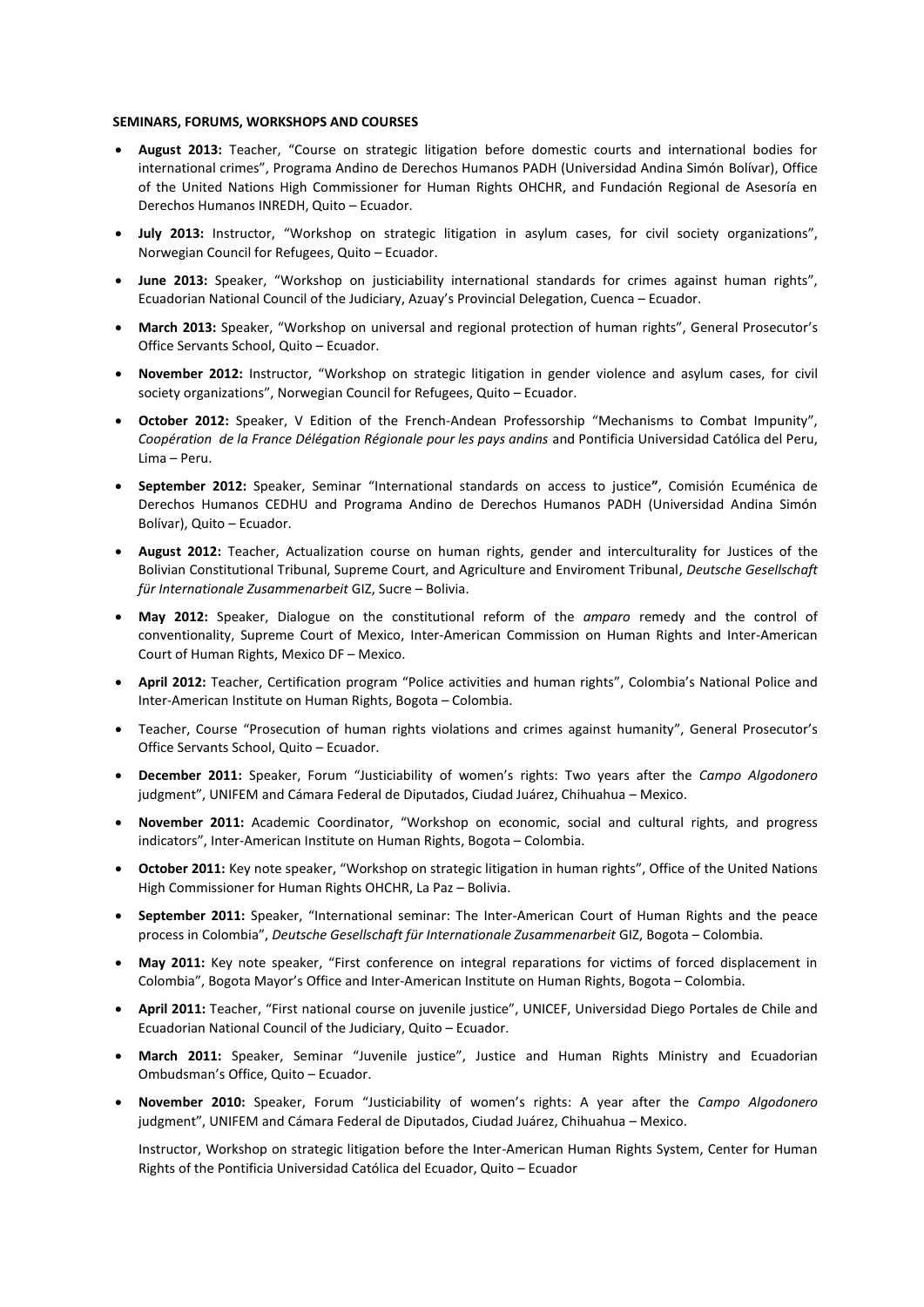Teacher, VII Inter-American Civil Society Training Course "Women's rights, indigenous peoples and migrants at the border", Inter-American Institute on Human Rights, San José – Costa Rica.

- **March 2010:** Key note speaker, XIV Law Conference "Law and current social institutions proposals", Instituto Tecnológico de Estudios Superiores de Occidente ITESO Universidad Jesuita de Guadalajara, Law Department, Guadalajara - Mexico.
- **September 2009:** Instructor, Workshop "Ethics and analysis on human rights violation processes from a psychojuridical perspective", Social Action Commission of the Conferencia Episcopal Peruana, Lima - Peru.

Instructor, Workshop "Indigenous peoples rights and the Inter-American Human Rights System", Ilustre Colegio de Abogados de Lima, Lima - Peru.

- **July 2009:** Speaker, Seminar on International responsibility and human rights, Washington College of Law de American University, Cochabamba - Bolivia.
- **March 2009, November 2009, October 2010:** Teacher, Course on the Inter-American and International Systems for the Protection of Human Rights, Rapoport Center for Human Rights and Justice de la Universidad de Texas and Washington College of Law de American University, Washington DC – USA.
- **September 2008:** Teacher, "Course on human rights and the Inter-American System for public defenders of Argentina, Uruguay, Paraguay and Chile", Inter-American Court of Human Rights, Montevideo - Uruguay.
- **October 2006, October 2007, October 2008:** Teacher, Course on the Inter-American and International Systems for the Protection of Human Rights, International Service for Human Rights, Washington DC – USA.
- **August 2002:** Instructor, Workshop on freedom of association and freedom of speech for judicial servants, Projusticia, Cuenca - Ecuador.

### **LECTURES**

Universidad del Azuay; Universidad Central del Ecuador; Pontificia Universidad Católica del Ecuador; Universidad de Cuenca; Universidad Nacional de Cuyo (Argentina); Universidad Católica de Cochabamba (Bolivia); Universidad Católica San Pablo de Bolivia; Universidad Salesiana de Bolivia; Pontificia Universidad Católica del Peru; Department of Language and Foreign Studies, American University (USA); Universidad Iberoamericana (Dominican Republic); Escuela Nacional de la Judicatura de la República Dominicana; Western Hemisphere Institute for Security Cooperation WHINSEC (USA); UNICEF; UNHCR.

### **CONSULTANCIES**

- **August 2011 – July 2013** Equality between men and women act project, Member of the Redaction Team, ILDIS, Quito – Ecuador.
- **April 2011 – Present** Asylum Strategic Litigation, Consultant, Norwegian Council for Refugees, Quito – Ecuador.
- **April 2011 – December 2011** Human Rights and Juvenile Justice Administration, Consultant, UNICEF, Quito – Ecuador.
- **December 2010 – May 2011** Strengthening the Public Defender's Office Capabilities, Consultant, Strengthening the Administration of Justice in Ecuador Program, East West Management Institute EWMI.

## **RECENT PUBLICATIONS (Spanish only)**

- *La reconciliación pendiente: El proceso de judicialización de los casos del informe de la Comisión de la Verdad del Ecuador*, en Revista Aportes No. 18, Los retos actuales de la justicia por crímenes del pasado, *Due Process of Law Foundation* (2014) [http://www.dplf.org/sites/default/files/aportes\\_18\\_dplf\\_0.pdf.](http://www.dplf.org/sites/default/files/aportes_18_dplf_0.pdf)
- *Delitos de función v. violaciones de derechos humanos: El fuero privativo como mecanismo de impunidad*, en Prohomine, Blog de Derechos Humanos y Derecho Internaciona[l http://wp.me/p41HUl-2V](http://wp.me/p41HUl-2V) (2014).
- *Caricturistas y otros "agitadores" (a propósito del caso Bonil)*, en Prohomine, Blog de Derechos Humanos y Derecho Internaciona[l http://wp.me/p41HUl-2K](http://wp.me/p41HUl-2K) (2014).
- *Democracia representativa, derechos humanos e igualdad de oportunidades electorales*, en Prohomine, Blog de Derechos Humanos y Derecho Internacional<http://wp.me/p41HUl-2C> (2014).
- *La obediencia debida y las violaciones a los derechos humanos*, en Prohomine, Blog de Derechos Humanos y